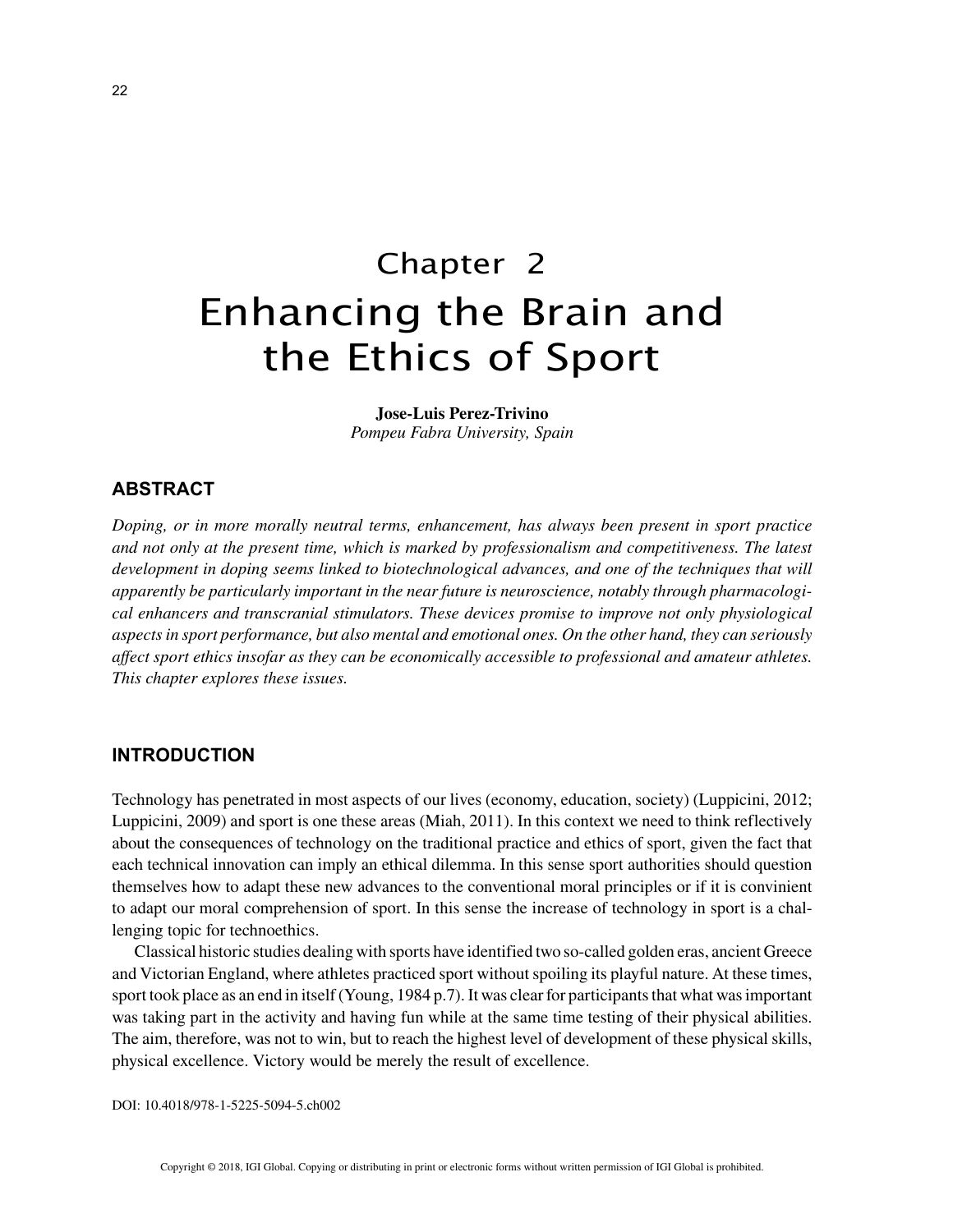#### *Enhancing the Brain and the Ethics of Sport*

However, recent historical studies cast doubt on the existence of these golden ages, demonstrating in fact, that wherever the sport has existed, its protagonists have always tried to make use of all possible means available to gain a competitive advantage over other contestants. The idea of a pure sport, practiced by itself as a means of achieving physical excellence is therefore nothing more than fiction.

This is especially true today, where professionalized sport prevails. In this kind of sport, the primary purpose is victory, not only for the economic benefits, but for cultural reasons: the social glorification of the winner and consequently the loser's oblivion. The excessive desire for victory that governs sport in our time has driven participants to extreme rationalization. Athletes follow specific diets and perfectly controlled workouts; they take all sorts of nutritional supplements and use sports equipment designed exclusively for them, all in order to achieve that slight advantage that puts their performance above the rest. Thus, our sports world is more than ever linked to interests and elements that go beyond the pure sport practiced by Greek and British amateur athletes.

It is therefore not surprising that given these peculiarities, many athletes choose to artificially improve their sport performance. The consumption of substances with the aim of improving performance is one of the strategic tools used to achieve that result. Doping has always been present in sport due to athletes' desire to gain a competitive advantage or simply facilitate their quest to be physically superior to the rest. The following four phases in the history of doping can be noted (López-Frías, 2014):

- 1. Natural doping
- 2. Single or first generation chemical doping
- 3. Systematic and second generation chemical doping
- 4. Biotechnological doping

The aim in this article is to provide a short overview of one of the pharmacological and transcraneal enhancements in the brain that could have become notoriously relevant in the practice of sport: neuroscience, particularly transcranial stimulators and pharmacological cognitive enhancers. But before going into this area, it seems appropriate to offer a brief summary of how neuroscience enhancements are involved in a vision of sport performance in terms of a combination of physiological and brain elements (which include cognitive and emotional or mood components).

## **A SHORT CHRONICLE OF DOPING**

# **Natural Doping**

The quest for all possible means of improving physical performance is a constitutive element of competition in sport, and this psychological attitude was even present in ancient societies. This search for a "competitive advantage" was carried out mainly through training and diet, but also by consuming naturally-found products which increase an individual's physical performance by affecting an athlete's organs (Vesali, 2002, p. 42).

Cases of this type of doping have already been found in ancient Greece. At that time empirical knowledge was held regarding the use of anabolic and androgenic testicles through the study of the effects of neutering pets. For example, Greek athletes thought something related to physical performance must reside in the testes, and in a way, their view was not entirely misguided, considering what is known